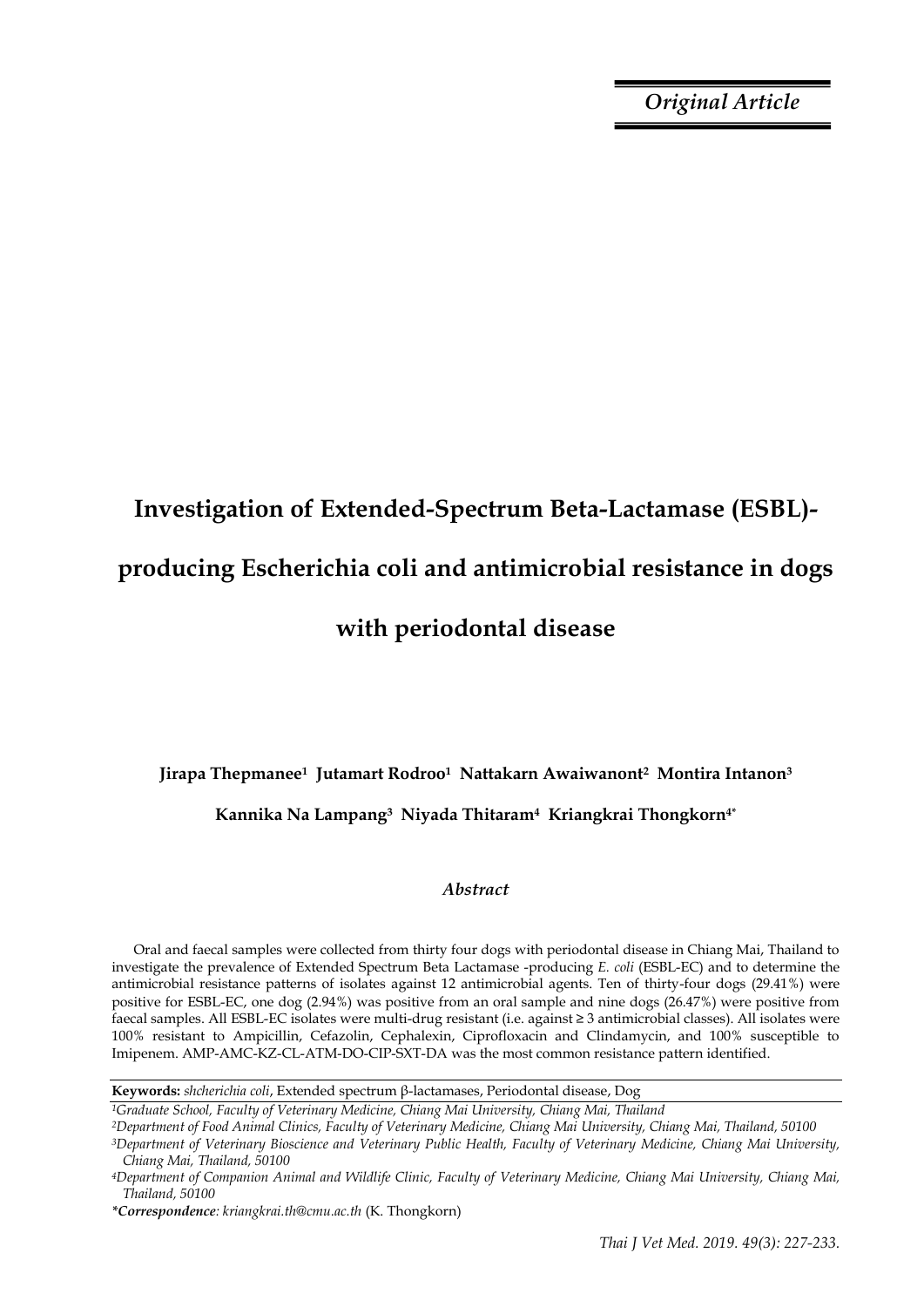## *Introduction*

Periodontal disease (PD) is characterized by localized bacterial infections and an inflammatory response that directly affects one or more of the periodontal tissues, such as the alveolar bone, periodontal ligaments, cementum and gingiva (Kamel *et al.*, 2007; Kaur *et al.*, 2017).Periodontal disease is multifactorial, caused primarily by dental plaque microorganisms with predisposing factors including environment, chewing behavior, nutrition, oral hygiene, genetics (Albuquerque *et al.*, 2012) and systemic health status, for example renal, hepatic or cardiac disorders or immune-mediated disease (Glickman *et al.*, 2009; Pavlica *et al.*, 2008). In many surveys PD was been found in approximately 80% of dogs and 70% of cats aged 3 years or older (Harvey, 1998). The prevalence increases with age and small or toy breeds are particularly susceptible (Harvey *et al.*, 1994; Kortegaard *et al.*, 2008). Over 500 different species of bacteria have been isolated from dental plaque. The bacterial flora of clinically healthy gingiva is mainly composed of aerobic and facultative anaerobic Grampositive species (Crossley *et al.*, 1995). With supragingival plaque accumulation, gingivitis develops and the bacteria shift from Gram-positive to Gram-negative organisms (Marsh, 1994).

Although *E. coli* is not a predominant species in oral biofilms it is commonly found in the gastrointestinal tract of both humans and animals and can be transmitted via the faecal-oral route (Centers for Disease Control and Prevention, 2015). There have been many reports of ESBL-EC from the gastrointestinal tract of both sick and healthy dogs, with a worldwide prevalence of up to 40% *(*Albrechtova *et al*., 2014; Carattoli *et al*., 2005; Ewers *et al*., 2010; Huber *et al*., 2013; Moreno *et al*., 2008; Keefe *et al.*, 2010; Pasotto *et al*., 2016; Shaheen *et al*., 2011; Sun *et al.*, 2010; Tamang *et al.*, 2012; Wagner *et al.*, 2014). In a previous study, Oliveira *et al.* (2016) detected *E. coli* in the oral cavity of healthy dogs and demonstrated that these strains carried the extended spectrum betalactamase (ESBL) enzyme. These findings indicate that dogs may contribute to the dissemination of resistant bacteria to other animals and humans.

The present study was designed to investigate the presence of ESBL-EC in dogs with periodontal disease and to determine the antimicrobial resistance patterns of any strains that were isolated.

# *Materials and Methods*

*Study population:* Oral biofilm and faecal samples were obtained from 34 dogs presented to the dental clinic of the Veterinary Teaching Hospital, Chiang Mai University, from November 2015 - November 2016 with stage 2 periodontal disease, classified as early periodontitis, with 25% or less of alveolar bone loss (American Veterinary Dental College, 2009). This number was estimated with an expected prevalence of 10%, with a precision of 5% and 95% confidence. Dogs showing signs of gingivitis and periodontitis were included in the study and samples were collected by purposive sampling of any age, breed and sex. All dog owners gave written informed consent and completed a questionnaire before enrollment in this study.

*Questionnaire:* Data were collected including signalment, vaccination and deworming histories, antimicrobial usage in the previous 3 months, sterilization, diet, faecal appearance and present illness. The protocol for this study was approved by the Animal Care and Use Committee (ACUC) of the Faculty of Veterinary Medicine, Chiang Mai University, Thailand. (Ref.No. R6/2558)

*Sample collection and Escherichia coli isolation:* Faecal and oral biofilms were collected from each dog by swab using a sterile technique. The faecal samples were collected per rectum using a sterile cotton swab and immediately immersed into 9 ml of Luria Bertani broth at room temperature. Oral biofilm samples were collected using a sterile cotton swab from both buccal and palatal sites of every tooth and immediately immersed into 9 ml of Luria Bertani broth at room temperature. Samples were transported to the microbiology laboratory within 24 h. Both faecal and oral samples were streaked onto MacConkey agar and the MacConkey agar was supplemented with 1µg/mL cefotaxime plates and incubated for 24 h at 37 °C following a protocol described by *Rocha-Gracia et al*  (2015) to isolate colonies resistant to cefotaxime and cephalosporin . Two typical *E. coli* colonies were tested to confirm their identity using Matrix-Assisted Laser Desorption/Ionization Time-of-Flight Mass Spectrometry (MALDI-TOF MS) (Boonyasiri *et al.*, 2014; Carbonnelle *et al.*, 2011; Gongora *et al.*, 2015).

*Extended-spectrum β-lactamase (ESBL) phenotype identification:* Two typical CTXr *E. coli* colonies per individual sample from MacConkey agar plus 1µg/mL cefotaxime plates were examined for extendedspectrum β-lactamase (ESBL) production by the combination disk test. This involved streaking colonies on Mueller Hinton agar plates containing cefotaxime (CTX, 30µg) and ceftazidime (CAZ, 30µg) alone and in combination with clavulanic acid (CAL) (CTX 30 µg + CAL  $10\mu$ g, CAZ  $30\mu$ g + CAL  $10\mu$ g) (Clinical and Laboratory Standards Institute, 2014). The inhibition zone around the cephalosporin disc combined with clavulanic acid was compared with the zone around the disc with the cephalosporin alone. The test was positive if the inhibition zone diameter was  $\geq 5$  mm with clavulanic acid rather than without.

*Antibiotic susceptibility testing:* Antimicrobial susceptibility testing was performed by disc diffusion method for ampicillin (AMP, 10µg), amoxicillinclavulanic acid (AMC, 30µg), cefazolin (KZ, 30 µg), cephalexin (CL, 30 µg), aztreonam (ATM, 30 µg), imipenem (IPM, 10 µg), gentamicin (CN, 10 µg), doxycycline (DO, 30 µg), norfloxacin (NOR, 10 µg), ciprofloxacin (CIP, 5 µg), trimethoprimsulfamethoxazole (SXT, 25 µg), and clindamycin (DA, 2 µg) following Clinical and Laboratory Standards Institute M100-S24guidelines (Clinical and Laboratory Standards Institute, 2014). Isolates were classified as susceptibile or resistant according to the guidelines. Intermediate isolates were reported as susceptible. *E .coli* ATCC 25922 was used as a quality control strain.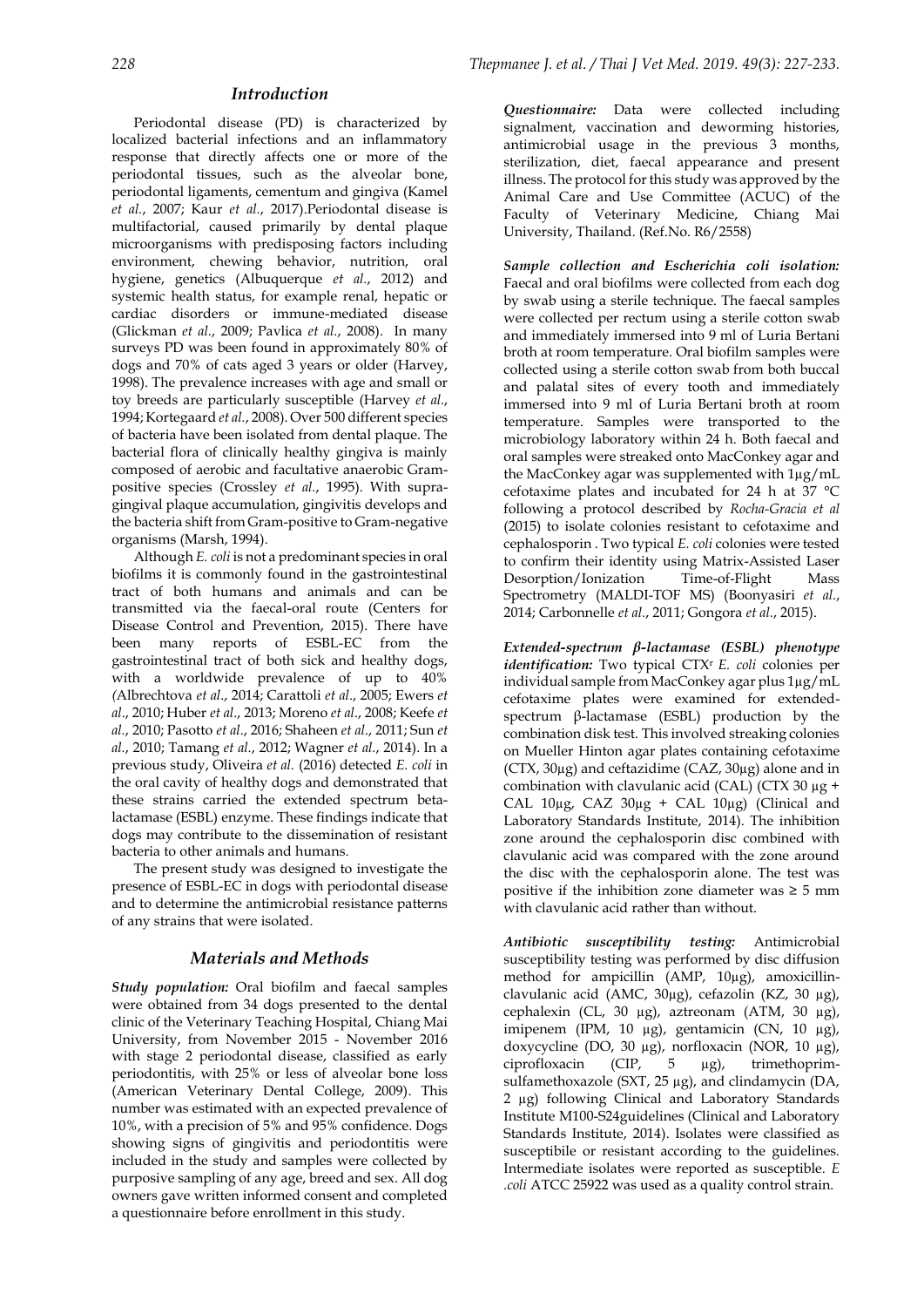*Statistical analysis:* R program version 3.3.2 was used to identify antimicrobial drug resistance patterns. Independent variables were created from the questionnaires. Logistic regression and Fisher's exact test were used to examine the association between variables and all outcomes. A significant level is *P* ≤ 0.05.

### *Results*

*Phenotypic detection of ESBL:* CTX<sup>R</sup> positive *E. coli* isolates were detected in 10/34 (29.41%) dogs with periodontal disease. All the CTX<sup>R</sup> positive *E. coli* isolates exhibited an ESBL phenotype. Of the 10 dogs that produced ESBL enzymes, one dog (2.94%) was positive from an oral biofilm sample and nine different dogs (26.47%) were positive from faecal samples. All 10 dogs had both gingivitis and periodontitis and were treated by dental scaling and polishing. The median age of the dogs was 5 years (range: 3-13 y). The most common sex of the dogs was male ( $n = 6/10$ ). The most common breed of dog was poodle (n= 5/10), the other breeds were mixed breed, shih tzu and mini bull terrier  $(n = 3, 1 \text{ and } 1 \text{ respectively}).$ 

*Antimicrobial resistance:* Results of agar disk diffusion indicated that all 20 ESBL *E. coli* isolates (two isolates per individual dog) were resistant to AMP, KZ, CL, CIP and DA (20 isolates, 100%), followed by ATM (18 isolates, 90%), DO and SXT (12 isolates, 60%), CN and NOR (8 isolates, 40%) and AMC (6 isolates, 30%). In contrast, IMP was susceptible to all isolates. Nine antimicrobial resistance patterns were identified from the 20 *E. coli* isolates and all could be classified as multidrug resistant (MDR) (Table1). The largest number of antimicrobial drug resistant was 11 drugs, while the least of antimicrobial drug resistant were 6 drugs. The same isolates from individuals exhibited the same antimicrobial resistance patterns.

**Table 1** Antimicrobial resistance patterns of ESBL producing *E.coli* isolates using agar disk diffusion method.

|                     | Isolate source             | Antimicrobial resistance pattern       |
|---------------------|----------------------------|----------------------------------------|
| Periodontal disease | Dog P1 Biofilm 1           | AMP-KZ-CL-ATM-CN-DO-NOR-CIP-DA         |
|                     | Dog P1 Biofilm 2           | AMP-KZ-CL-ATM-CN-DO-NOR-CIP-DA         |
|                     | Dog P <sub>2</sub> Feces 1 | AMP-AMC-KZ-CL-ATM-CN-DO-NOR-CIP-SXT-DA |
|                     | Dog P2 feces 2             | AMP-AMC-KZ-CL-ATM-CN-DO-NOR-CIP-SXT-DA |
|                     | Dog P3 feces 1             | AMP-AMC-KZ-CL-ATM-DO-CIP-SXT-DA        |
|                     | Dog P3 feces 2             | AMP-AMC-KZ-CL-ATM-DO-CIP-SXT-DA        |
|                     | Dog P4 feces 1             | AMP-AMC-KZ-CL-ATM-DO-CIP-SXT-DA        |
|                     | Dog P4 feces 2             | AMP-AMC-KZ-CL-ATM-DO-CIP-SXT-DA        |
|                     | Dog P5 feces 1             | AMP-KZ-CL-ATM-CN-NOR-CIP-DA            |
|                     | Dog P5 feces 2             | AMP-KZ-CL-ATM-CN-NOR-CIP-DA            |
|                     | Dog P6 feces 1             | AMP-KZ-CL-ATM-NOR-CIP-SXT-DA           |
|                     | Dog P6 feces 2             | AMP-KZ-CL-ATM-NOR-CIP-SXT-DA           |
|                     | Dog P7 feces 1             | AMP-KZ-CL-CN-DO-CIP-SXT-DA             |
|                     | Dog P7 feces 2             | AMP-KZ-CL-CN-DO-CIP-SXT-DA             |
|                     | Dog P8 feces 1             | AMP-KZ-CL-ATM-CIP-SXT-DA               |
|                     | Dog P8 feces 2             | AMP-KZ-CL-ATM-CIP-SXT-DA               |
|                     | Dog P9 feces 1             | AMP-KZ-CL-ATM-DO-CIP-DA                |
|                     | Dog P9 feces 2             | AMP-KZ-CL-ATM-DO-CIP-DA                |
|                     | Dog P10 feces 1            | AMP-KZ-CL-ATM-CIP-DA                   |
|                     | Dog P10 feces 2            | AMP-KZ-CL-ATM-CIP-DA                   |

AMP,ampicillin; AMC, amoxicillin-clavulanic acid; KZ, cefazolin; CL, cephalexin; ATM, azetreonam; IPM, imipenem; CN, gentamicin; DO, doxycycline; NOR, norfloxacin; CIP, ciprofloxacin; SXT, sulfamethoxazole trimethoprim; DA, clindamycin.

*Logistical regression; ESBL producing E. coli with questionnaire data:* The questionnaires from dog owners were divided into two parts; general questions and questions for periodontal disease. Logistical regression in both univariable and multivariable models found no relationship between variables and ESBL production; all variables found *P* > 0.05 (Table 2).

#### *Discussion*

To our knowledge, this is the first detection of ESBL producing *E. coli* from canine oral plaque samples in Thailand. Our study found a high prevalence of ESBL producing *E .coli* in dogs with periodontal disease, 10/43(29.41%). These strains had not been recovered from the oral cavity of humans with periodontal disease (Søraas *et al.*, 2014). Previously, ESBL producing *E. coli* had been recovered in Thailand from infected dogs (9.89%) (Hanhaboon *et al.*, 2015), cows with mastitis (6.5%) (Hinthong *et al.*, 2017) and piglets with diarrhea (12.2%) (Kramomtong *et al.*, 2008). High

prevalences of ESBL-producing *E. coli* have been recorded from feces of healthy rural Thai people, ranging from 29.3% to 76.2% (Luvsansharav *et al.* 2012). ESBL producing *E. coli* have been recovered from healthy dogs in many parts of the world, including Angola (75%) (Albrechtova *et al.*, 2014), Tunisia (16.3%) (Sallem *et al.*, 2013), Portugal (15%) (Belas *et al.*, 2014), Mexico (6%) (Gracia *et al.*, 2015) and the United Kingdom (1.36%) (Schmidt *et al.*, 2015). Subsequently, in sick dogs was found 5.6% in Germany (Ewers *et al.*, 2010), 1.91% in Korea (Tamang *et al.*, 2012), 3% United states (Shaheen *et al.*, 2011) and 3.74% Switzerland (Huber *et al.*, 2013). ESBL producing *E. coli* have also been recovered from environmental samples, including water, fresh meat and vegetables (Hanhaboon *et al.*, 2015; Singh *et al.*, 2017).

In this study, ESBL producing *E. coli* was not found in both faecal and oral biofilm samples from an individual dog. This does not support the idea of intraspecies transmission. Contrastingly, a previous study found inter-species and intra-species ESBL producing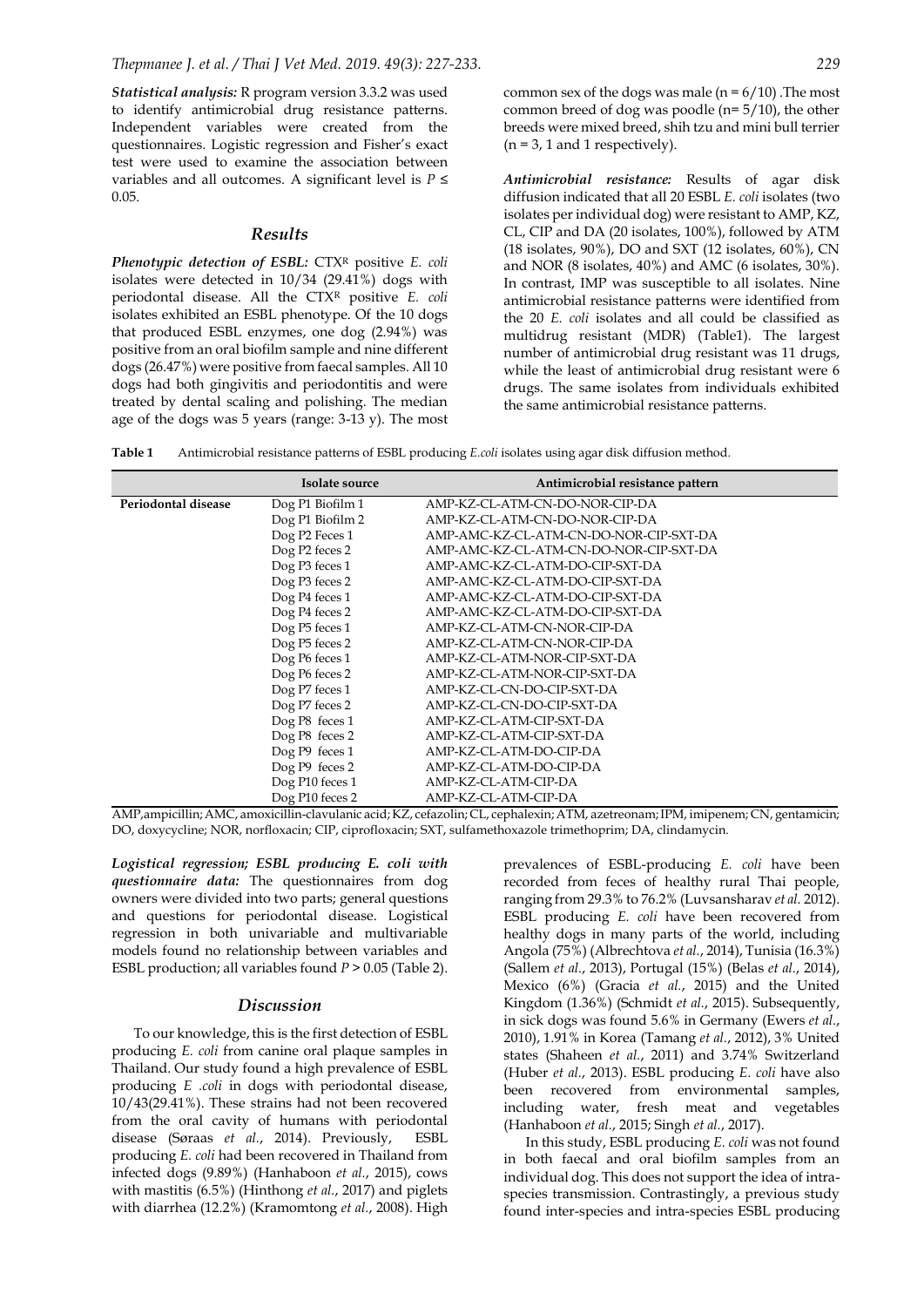*E. coli* transmission from the same household environment (Leite-Martins *et al.*, 2015). There is the suggestion that oral plaque ESBL producing *E. coli* in our results was received from environments such as water and soil because of licking behavior (Singh *et al.*, 2017).

In this study we detected ESBL producing *E. coli* from the oral biofilm sample from one dog. *Escherichia coli* is not a common microorganism in oral biofilms. Normally, plaque is a community of cooperating microorganisms on the teeth surface, including Grampositive species (e.g. *Actinomyces* spp., *Streptococcus*  spp.) and Gram-negative, motile, anaerobic bacteria (e.g. *Porphyromonas* spp., *Actinomyces* spp., *Neisseria*  spp.) (Albuquerque *et al.*, 2012; Elliott *et al.*, 2005; Kasempimolporn *et al.*, 2003; Misirligil *et al.*, 1990). The oral infection with ESBL-producing E. coli could have occurred as a result of environmental contamination from an unknown source and the licking habits of this dog.

| <b>Table 2</b> |  | Characteristics of dog with periodontal disease carrying ESBL enzyme in oral biofilm or faecal samples. |  |
|----------------|--|---------------------------------------------------------------------------------------------------------|--|
|----------------|--|---------------------------------------------------------------------------------------------------------|--|

| Question                                            | <b>AESBL</b>     | <b>BESBL</b>     | P-value      |              |  |
|-----------------------------------------------------|------------------|------------------|--------------|--------------|--|
|                                                     | $N=1$            | $N=9$            | <b>AESBL</b> | <b>BESBL</b> |  |
| General question                                    |                  |                  |              |              |  |
| Vaccination                                         |                  |                  | $\mathbf{1}$ | 0.1547       |  |
| Yes<br>$\blacksquare$                               | $\mathbf{1}$     | 9                |              |              |  |
| No<br>$\blacksquare$                                | $\mathbf{0}$     | $\overline{0}$   |              |              |  |
| Deworming                                           |                  |                  | $\mathbf{1}$ | $0.0547*$    |  |
| Yes<br>$\blacksquare$                               | $\mathbf{1}$     | 8                |              |              |  |
| No                                                  | $\boldsymbol{0}$ | $\mathbf{1}$     |              |              |  |
| Sterilization                                       |                  |                  | $\mathbf{1}$ | 0.3796       |  |
| Yes<br>$\mathbb{L}$                                 | $\boldsymbol{0}$ | 4                |              |              |  |
| No<br>$\overline{a}$                                | $\mathbf{1}$     | 5                | $\mathbf{1}$ |              |  |
| Diet<br><b>Commercial food</b><br>$\overline{a}$    | $\boldsymbol{0}$ | $\overline{4}$   |              | 0.6196       |  |
| Homemade food<br>$\overline{\phantom{a}}$           | $\mathbf{1}$     | 5                |              |              |  |
| Faecal appearance                                   |                  |                  | $\mathbf{1}$ | 0.9851       |  |
| Hard<br>$\blacksquare$                              | $\boldsymbol{0}$ | 3                |              |              |  |
| Soft stool<br>$\overline{\phantom{a}}$              | $\mathbf{1}$     | 6                |              |              |  |
| Watery                                              | $\mathbf{0}$     | 0                |              |              |  |
| Home care                                           |                  |                  | $\mathbf{1}$ | 0.7280       |  |
| In home<br>$\Box$                                   | $\mathbf{0}$     | $\boldsymbol{0}$ |              |              |  |
| Away from home<br>$\overline{\phantom{a}}$          | $\mathbf{1}$     | $\overline{4}$   |              |              |  |
| Both in home and<br>$\overline{\phantom{a}}$        | $\overline{0}$   | 5                |              |              |  |
| away from home                                      |                  |                  |              |              |  |
| Previous illness history                            |                  |                  | $\mathbf{1}$ | 0.4181       |  |
| Yes<br>$\overline{\phantom{a}}$                     | $\boldsymbol{0}$ | 4                |              |              |  |
| No<br>$\blacksquare$                                | $\mathbf{1}$     | 5                |              |              |  |
| Previous antibiotic drug used                       |                  |                  | $\mathbf{1}$ | $0.0606*$    |  |
| Yes<br>$\overline{\phantom{a}}$                     | $\boldsymbol{0}$ | 5                |              |              |  |
| No                                                  | $\mathbf{1}$     | $\overline{4}$   |              |              |  |
| Question for periodontal disease                    |                  |                  |              |              |  |
| Problem                                             |                  |                  | $\mathbf{1}$ | 0.2555       |  |
| $\frac{1}{2}$<br>Dental tartar                      | $\boldsymbol{0}$ | $\boldsymbol{0}$ |              |              |  |
| Gingivitis/periodontiti<br>$\overline{\phantom{a}}$ | $\mathbf{1}$     | 8                |              |              |  |
| s<br>Dental loss<br>$\overline{\phantom{a}}$        | $\boldsymbol{0}$ | $\boldsymbol{0}$ |              |              |  |
| Halitalsis<br>$\overline{a}$                        | $\mathbf{0}$     | $\mathbf{1}$     |              |              |  |
| Duration                                            |                  |                  | $\mathbf{1}$ | 0.1974       |  |
| $1$ wk<br>$\overline{a}$                            | $\boldsymbol{0}$ | $\mathbf{1}$     |              |              |  |
| $1-4$ wk<br>$\blacksquare$                          | $\mathbf{0}$     | $\mathbf{1}$     |              |              |  |
| $>1$ mo<br>$\overline{\phantom{a}}$                 | $\boldsymbol{0}$ | $\mathbf{1}$     |              |              |  |
| $1-3$ mo<br>$\blacksquare$                          | $\boldsymbol{0}$ | $\overline{2}$   |              |              |  |
| $>3$ mo<br>$\overline{\phantom{a}}$                 | $\mathbf{1}$     | $\overline{4}$   |              |              |  |
| Dental floss usage                                  |                  |                  | $\mathbf{1}$ | 0.2723       |  |
| Yes<br>$\overline{a}$                               | $\mathbf{1}$     | $\mathbf{1}$     |              |              |  |
| No<br>$\overline{\phantom{a}}$                      | $\boldsymbol{0}$ | 8                |              |              |  |
| Other illness                                       |                  |                  | $\mathbf{1}$ | 0.2639       |  |
| Yes<br>$\overline{\phantom{a}}$                     | $\boldsymbol{0}$ | $\mathbf{1}$     |              |              |  |
| N <sub>0</sub><br>$\blacksquare$                    | $\mathbf{1}$     | 8                |              |              |  |

AESBL= ESBL producing *E.coli* was found in oral biofilm, BESBL=ESBL producing *E.coli* was found in faecal. Markable number univaliable was found in the relationship between variables and ESBL production but the dog with a previous antibiotic drug usage and deworming a *P* value close to 0.05

All ESBL-producing *E. coli* strains isolates in this study were resistant to the aminobenzyl-penicillin group (ampicillin), cephalosporin group (cefazolin and cephalexin), fluoroquinolone group (ciprofloxacin) and lincosamide group (clindamycin) while all were

susceptible to the carbapenem group (imepenem). This is similar to the results of a previous study *(Huber et al.*, 2013). The prevalence of antimicrobial resistance was higher in the dogs carrying ESBL *E. coli* than dogs carrying normal *E. coli* (Costa *et al.*, 2004). Our results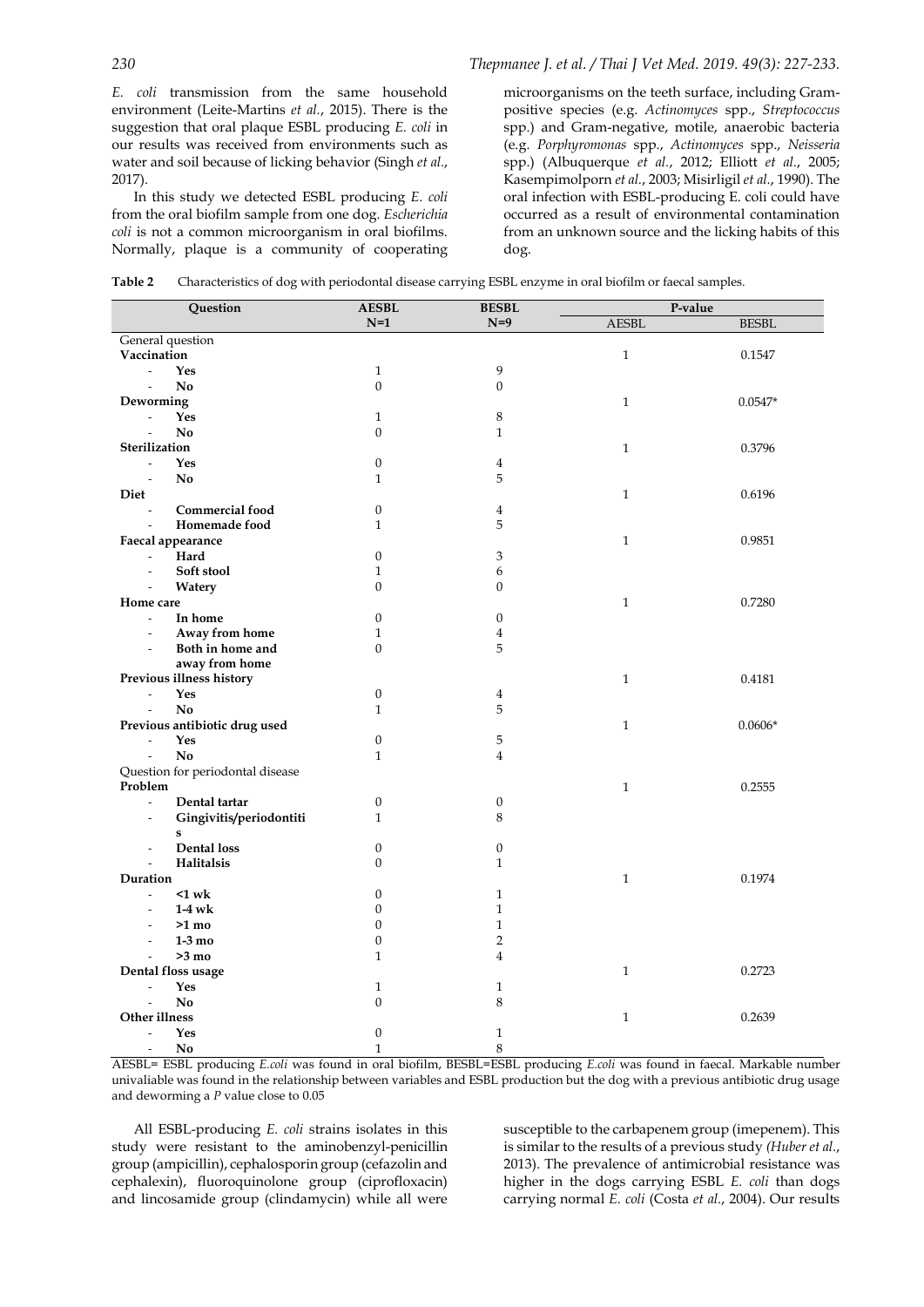revealed resistance to common antimicrobial drugs used in both human and animal medicines and the prevalence of antimicrobial resistance (AMR) may have increased in such populations over time. This suggests that AMR is starting to attach the attention of the public. Previous studies showed that all ESBL producing *E. coli* isolated from feces of healthy or sick dogs were multidrug resistant (MDR) (Carattoli *et al.*, 2005; Moreno *et al.*, 2008; Shaheen *et al.*, 2011; Tamang *et al.*, 2012), similar to the results from our study. In addition, we found that oral biofilm isolates of ESBL producing *E. coli* were also MDR.

Normally the antibiotics recommended for the treatment of dogs with periodontal disease are amoxicillin, amoxicillin-clavulanic acid, clindamycin and metronidazole (Albuquerque *et al.*, 2012; Senhorinho *et al.*, 2012; Nelson *et al.*, 2013). These antibiotics may be effective when the biofilm contains normal microflora, however, ESBL producing *E. coli* found in the biofilm of one dog in our research was resistant to all the recommended antibiotics. This could be the result of the use of new generation cephalosporins in dogs infected with ESBL producing *E. coli* and this could lead to antimicrobial resistance development.

Results from our questionnaire differed from observations previously reported on risk factors for the carriage of ESBL producing *E. coli*. In previous studies, dogs with a history of antimicrobial therapy in the past year, dogs from shelters or breeders (Belas *et al.*, 2014) and the consumption of raw meat (Schmidt *et al.*, 2015) had a higher risk of being carriers of ESBL- producing *E. coli*, however there was no relationship to these risk factors from our questionnaire.

In conclusions, the high prevalence of ESBL producing *E. coli* in dogs with periodontal disease can develop multidrug resistance leading to the failure of antimicrobial drug use in animal. Further research could also be conducted to detect the antimicrobial resistance gene, phylogroup and molecular typing isolate in the future.

*Conflict of interest statement:* None of the authors has any financial or personal relationships that could inappropriately influence or bias the content of this paper.

#### *Acknowledgements*

The authors would like to thank the Faculty of Veterinary Medicine and staff of the Small Animal Hospital and Central Laboratory, Chiang Mai University, who supported our data collection efforts. We would also like to show our gratitude to CP company for providing the use of Matrix-Assisted Laser Desorption/Ionization Time-of-Flight Mass Spectrometry (MALDI-TOF MS).

# *References*

Albrechtova, K., Kubelova, M., Mazancova, J., Dolejska, M., Literak, I., & Cizek, A. (2014). High prevalence and variability of CTX-M-15-producing and fluoroquinolone-resistant Escherichia coli observed in stray dogs in rural Angola. Microbial Drug Resistance (Larchmont, N.Y.), 20(4), 372–375.

- Albrechtova, K., Kubelova, M., Mazancova, J., Dolejska, M., Literak, I., & Cizek, A. (2014). High prevalence and variability of CTX-M-15-producing and fluoroquinolone-resistant Escherichia coli observed in stray dogs in rural Angola. Microbial Drug Resistance (Larchmont, N.Y.), 20(4), 372–375.
- Albuquerque, C., Morinha, F., Requicha, J., Martins, T., Dias, I., Guedes-Pinto, H., Viegas, C. (2012). Canine periodontitis: The dog as an important model for periodontal studies. The Veterinary Journal, 191(3), 299–305.
- American Veterinary Dental College. (2009). AVDC Nomenclature Committee | AVDC - American Veterinary Dental College. Retrieved January 7, 2018, from https://www.avdc.org/ nomenclature3.html#perio
- Belas, A., Salazar, A. S., Gama, L. T. da, Couto, N., & Pomba, C. (2014). Risk factors for faecal colonisation with Escherichia coli producing extended-spectrum and plasmid-mediated AmpC β-lactamases in dogs. The Veterinary Record, 175(8), 202.
- Boonyasiri, A., Tangkoskul, T., Seenama, C., Saiyarin, J., Tiengrim, S., & Thamlikitkul, V. (2014). Prevalence of antibiotic resistant bacteria in healthy adults, foods, food animals, and the environment in selected areas in Thailand. Pathogens and Global Health, 108(5), 235–245.
- Carattoli, A., Lovari, S., Franco, A., Cordaro, G., Di Matteo, P., & Battisti, A. (2005). Extended-Spectrum β-Lactamases in Escherichia coli Isolated from Dogs and Cats in Rome, Italy, from 2001 to 2003. Antimicrobial Agents and Chemotherapy, 49(2), 833–835.
- Carbonnelle, E., Mesquita, C., Bille, E., Day, N., Dauphin, B., Beretti, J.-L., Nassif, X. (2011). MALDI-TOF mass spectrometry tools for bacterial identification in clinical microbiology laboratory. Clinical Biochemistry, 44(1), 104–109.
- Centers for Disease Control and Prevention. (2015). General Information| E.coli | CDC. Retrieved January 8, 2018, from https://www.cdc.gov/ ecoli/general/index.html
- Clinical and labortory standaras institute, & Clinical and labortory standaras institute. (2014). M100-S24 Performance standards for Anitimicrebial Susceptibility Testing; Twenty-Fourth Informational Supplement. USA: Wayne, PA.
- Costa, D., Poeta, P., Briñas, L., Sáenz, Y., Rodrigues, J., & Torres, C. (2004). Detection of CTX-M-1 and TEM-52 beta-lactamases in Escherichia coli strains from healthy pets in Portugal. The Journal of Antimicrobial Chemotherapy, 54(5), 960–961.
- David A. Crossley, Penman, S., & British Small Animal Veterinary Association. (1995). Manual of small animal dentistry. British Small Animal Veterinary Association. Retrieved from https://books.google. co.th/ books?id=AS5qAAAAMAAJ
- El-Kamel, A. H., Ashri, L. Y., & Alsarra, I. A. (2007). Micromatricial metronidazole benzoate film as a local mucoadhesive delivery system for treatment of periodontal diseases. AAPS PharmSciTech, 8(3), E75.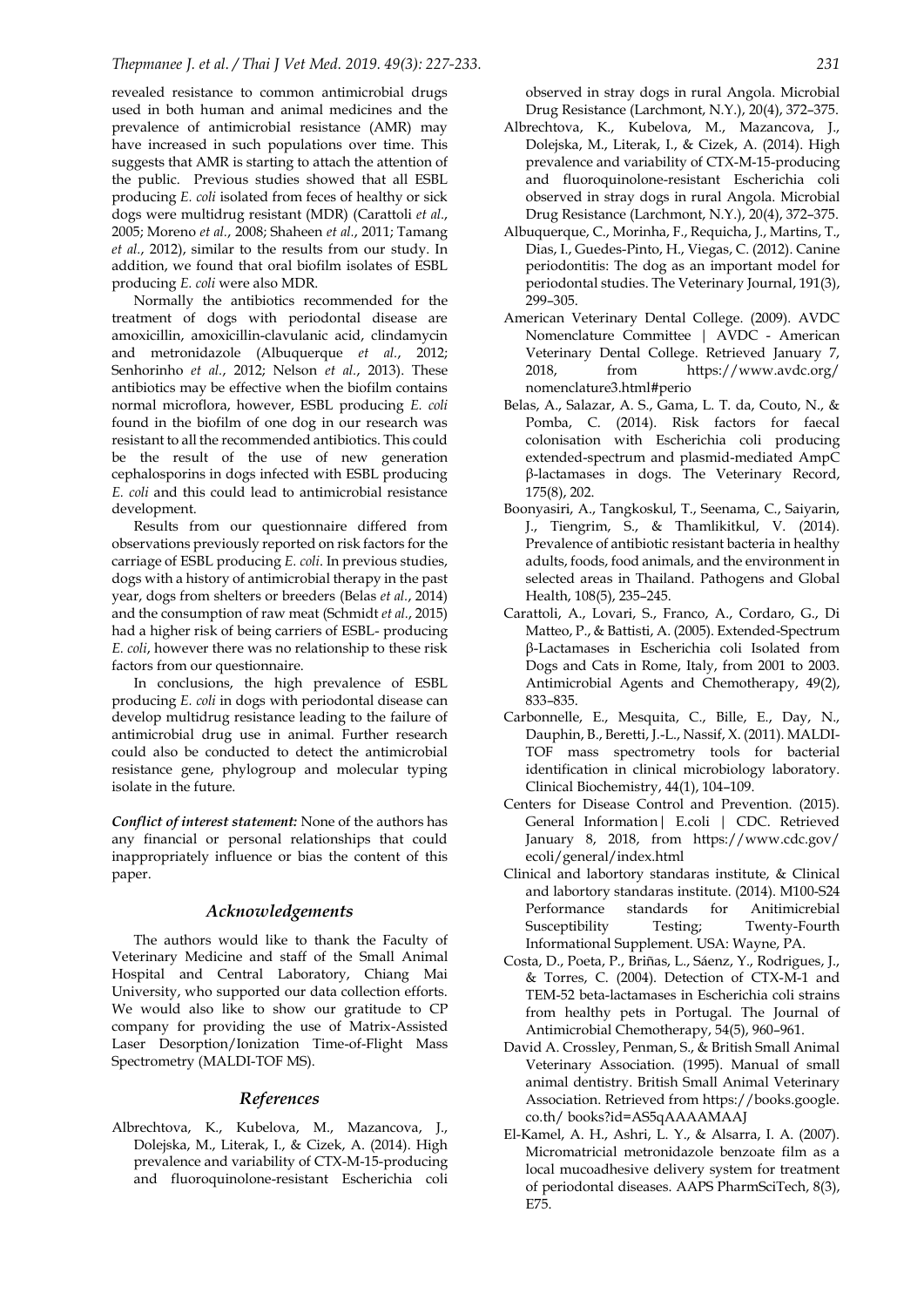- Elliott, D. R., Wilson, M., Buckley, C. M. F., & Spratt, D. A. (2005). Cultivable Oral Microbiota of Domestic Dogs. Journal of Clinical Microbiology, 43(11), 5470–5476.
- Espinosa-Gongora, C., Qaswar Ali Shah, S., Jessen, L. R., Bortolaia, V., Langebaek, R., Bjornvad, C. R., & Guardabassi, L. (2015). Quantitative assessment of faecal shedding of beta-lactam-resistant Escherichia coli and enterococci in dogs. Veterinary Microbiology, 181(3–4), 298–302.
- Ewers, C., Grobbel, M., Stamm, I., Kopp, P. A., Diehl, I., Semmler, T., Guenther, S. (2010). Emergence of human pandemic O25:H4-ST131 CTX-M-15 extended-spectrum-beta-lactamase-producing Escherichia coli among companion animals. The Journal of Antimicrobial Chemotherapy, 65(4), 651–660.
- Glickman, L. T., Glickman, N. W., Moore, G. E., Goldstein, G. S., & Lewis, H. B. (2009). Evaluation of the risk of endocarditis and other cardiovascular events on the basis of the severity of periodontal disease in dogs. Journal of the American Veterinary Medical Association, 234(4), 486–494.
- Hanhaboon, P., Kimprasit, T., Wajjwalku, W., & Amavisit, P. (2015). Extended Spectrum Betalactamase Producing Escherichia coli Isolated from Infected Canines. The Thai Journal of Veterinary Medicine, 45(2), 263–267.
- Harvey, C. E. (1998). Periodontal disease in dogs. Etiopathogenesis, prevalence, and significance. The Veterinary Clinics of North America. Small Animal Practice, 28(5), 1111–1128, vi.
- Harvey, C. E., Shofer, F. S., & Laster, L. (1994). Association of age and body weight with periodontal disease in North American dogs. Journal of Veterinary Dentistry, 11(3), 94–105.
- Hinthong, W., Pumipuntu, N., Santajit, S., Kulpeanprasit, S., Buranasinsup, S., Sookrung, N., Indrawattana, N. (2017). Detection and drug resistance profile of Escherichia coli from subclinical mastitis cows and water supply in dairy farms in Saraburi Province, Thailand. PeerJ, 5, e3431.
- Huber, H., Zweifel, C., Wittenbrink, M. M., & Stephan, R. (2013). ESBL-producing uropathogenic Escherichia coli isolated from dogs and cats in Switzerland. Veterinary Microbiology, 162(2–4), 992–996.
- Kasempimolporn, S., Benjavongkulchai, M., Saengseesom, W., & Sitprija, V. (2003). Oral bacterial flora of dogs with and without rabies: a preliminary study in Thailand. Journal of the Medical Association of Thailand = Chotmaihet Thangphaet, 86(12), 1162–1166.
- Kaur, G., Mohindra, K., & Singla, S. (2017). Autoimmunity—Basics and link with periodontal disease. Autoimmunity Reviews, 16(1), 64–71.
- Kortegaard, H. E., Eriksen, T., & Baelum, V. (2008). Periodontal disease in research beagle dogs--an epidemiological study. The Journal of Small Animal Practice, 49(12), 610–616.
- Kramomtong, I., Tripipat, T., Nantawan na Ayudhya, S., Tummaruk, P., & Leangyodleuchakul, S. (2008). Extended-Spectrum Beta-lactamase Produced by Escherichia coli Strains Isolated from Diarrheal

Piglets (Vol. 2008, pp. 233–234). Presented at the Proceedings, The 15th Congress of FAVA FAVA - OIE Joint Symposium on Emerging Diseases, Bangkok: FAVA.

Leite-Martins, L., Meireles, D., Beça, N., Bessa, L. J., de Matos, A. J. F., & Martins da Costa, P. (2015). Spread of multidrug-resistant Escherichia coli within domestic aggregates (humans, pets, and household environment). Journal of Veterinary Behavior: Clinical Applications and Research, 10(6), 549–555. https://doi.org/10.1016/j.jveb.2015.07. 040

Luvsansharav, U.-O., Hirai, I., Nakata, A., Imura, K., Yamauchi, K., Niki, M., Yamamoto, Y. (2012). Prevalence of and risk factors associated with faecal carriage of CTX-M β-lactamase-producing Enterobacteriaceae in rural Thai communities. The Journal of Antimicrobial Chemotherapy, 67(7), 1769–1774.

- Luvsansharav, U.-O., Hirai, I., Niki, M., Sasaki, T., Makimoto, K., Komalamisra, C., Yamamoto, Y. (2011). Analysis of risk factors for a high prevalence of extended-spectrum {beta}-lactamase-producing Enterobacteriaceae in asymptomatic individuals in rural Thailand. Journal of Medical Microbiology, 60(Pt 5), 619–624.
- Marsh, P. D. (1994). Microbial ecology of dental plaque and its significance in health and disease. Advances in Dental Research, 8(2), 263–271.
- Misirligil, A., & Tuncer, I. (1990). [Oral bacterial flora of dogs]. Ankara Universitesi Dis Hekimligi Fakultesi Dergisi = The Journal of the Dental Faculty of Ankara University, 17(1), 79–82.
- Moreno, A., Bello, H., Guggiana, D., Domínguez, M., & González, G. (2008). Extended-spectrum betalactamases belonging to CTX-M group produced by Escherichia coli strains isolated from companion animals treated with enrofloxacin. Veterinary Microbiology, 129(1–2), 203–208.
- O'Keefe, A., Hutton, T. A., Schifferli, D. M., & Rankin, S. C. (2010). First detection of CTX-M and SHV extended-spectrum beta-lactamases in Escherichia coli urinary tract isolates from dogs and cats in the United States. Antimicrobial Agents and Chemotherapy, 54(8), 3489–3492.
- Pasotto, D., Menandro, M. L., Dotto, G., Tonellato, F. R., Mondin, A., & Martini, M. (2016). Prevalence of ESBL-producing Escherichia coli from different canine populations in Italy. International Journal of Infectious Diseases, 53, 49–50.
- Pavlica, Z., Petelin, M., Juntes, P., Erzen, D., Crossley, D. A., & Skaleric, U. (2008). Periodontal disease burden and pathological changes in organs of dogs. Journal of Veterinary Dentistry, 25(2), 97–105.
- Rocha-Gracia, R. C., Cortés-Cortés, G., Lozano-Zarain, P., Bello, F., Martínez-Laguna, Y., & Torres, C. (2015). Faecal Escherichia coli isolates from healthy dogs harbour CTX-M-15 and CMY-2 β-lactamases. The Veterinary Journal, 203(3), 315–319.
- Sallem, R. B., Gharsa, H., Slama, K. B., Rojo-Bezares, B., Estepa, V., Porres-Osante, N., Torres, C. (2013). First detection of CTX-M-1, CMY-2, and QnrB19 resistance mechanisms in faecal Escherichia coli isolates from healthy pets in Tunisia. Vector Borne